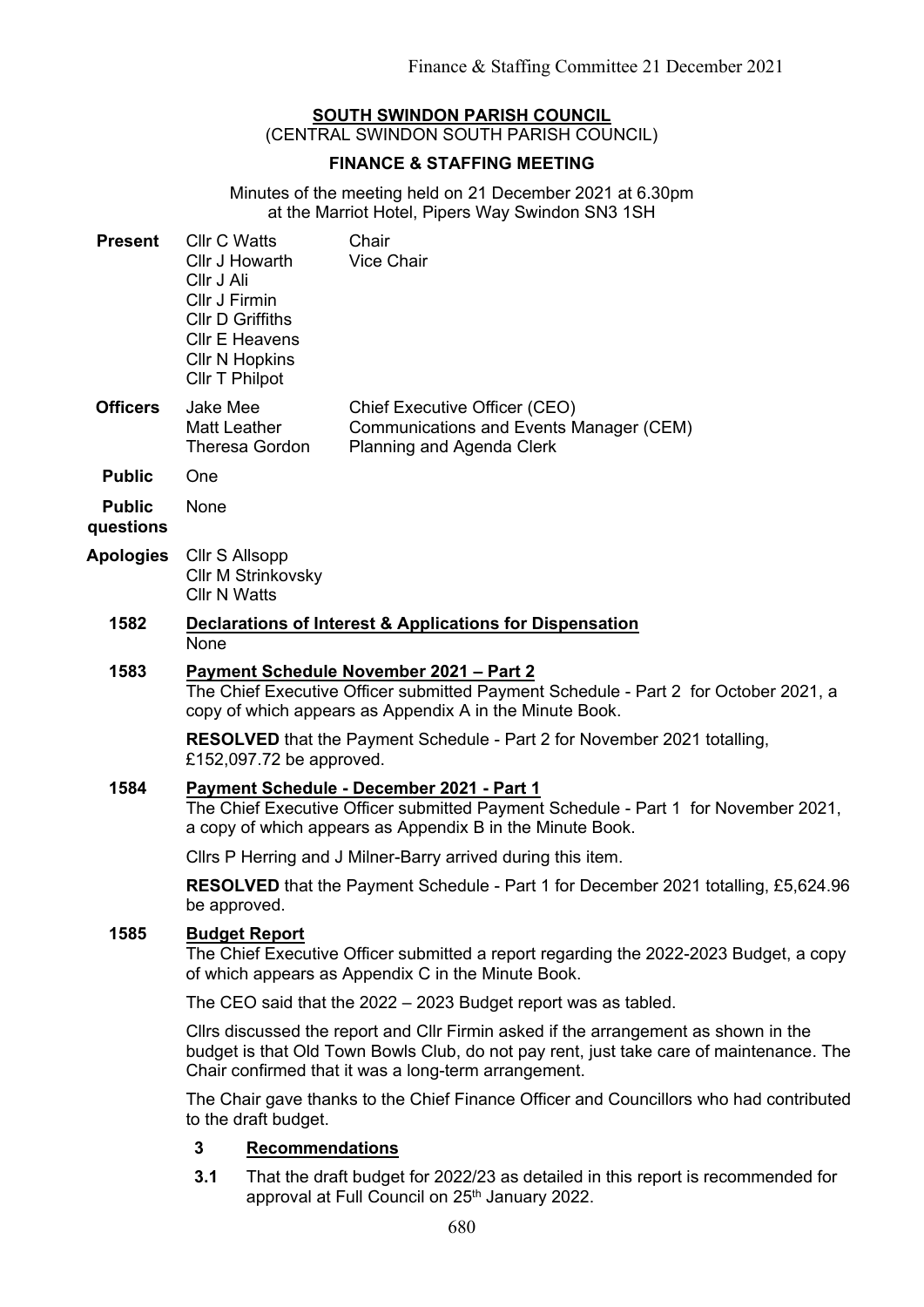#### **RESOLVED** that recommendation 3.1 be approved

**3.2** That the Precept for 2022/23 of £2,653,443 as detailed in this report is recommended for approval at Full Council on 25<sup>th</sup> January 2022.

**RESOLVED** that recommendation 3.2 be approved

**1586** The Chair proposed that Standing Orders be suspended to enable Mr J Nicholson to give a verbal presentation regarding a grant application for the Community Driving School.

Attending Councillors agreed to the suspension of Standing Orders.

**1587** Mr John Nicholson from the Community Driving School (CDS) said that CDS is a charity that would like to start an operation in Swindon. CDS are about sponsoring, and funding disadvantaged local people who find themselves in difficult situations such as homelessness, physical, mental, and domestic abuse and are referred to CDS by local charities. CDS provide free driving lessons and in return ensure that recipients volunteer within the local community. CDS can also provide access to Maths, English lessons, CV writing and confidence building courses. CDS have a successful record which is also shown on their you-tube channel.

> CDS want to expand across the country and have approached Swindon after a local driving instructor recognised a need for what CDS do in the Swindon area. Research shows that an excess of 5% of job advertisements require applicants to hold a driving license, which discriminates against those that cannot afford driving lessons. CDS have partnered with a local charity in the area and have spoken with Swindon MP Robert Buckland on the subject.

Councillor V Ayris arrived during this item.

Councillors discussed the application and thanked the Mr Nicholson for the presentation.

**1588** Standing orders were reinstated.

#### **1589 Grant Applications**

The Chief Executive Officer submitted a report regarding grant applications approved by the Grants Committee, a copy of which appears as Appendix D in the Minute Book.

## **Eastcott Community Organisation - £1,000**

Councillors discussed the grant and Councillor Firmin proposed that the Parish support the event this year with the proviso that they look for more sponsorship try to extend the window dressings further into the town centre.

**RESOLVED** that the Parish Council support the grant this year and the CEO be satisfied and suggest that the organisation find further funding for future years grant of £1,000 be approved

#### **Community Driving School - £2,000**

**RESOLVED** that Councillors agreed to defer the application until the following measures were shown.

- 1. To be ringfenced for South Swindon residents only.
- 2. If South Swindon Parish Council provide a grant the Parish Council have an asset lock for the investment created in Swindon.
- 3. The Council commit to the grant, but not deliver until such time as full funding had been achieved and proven.